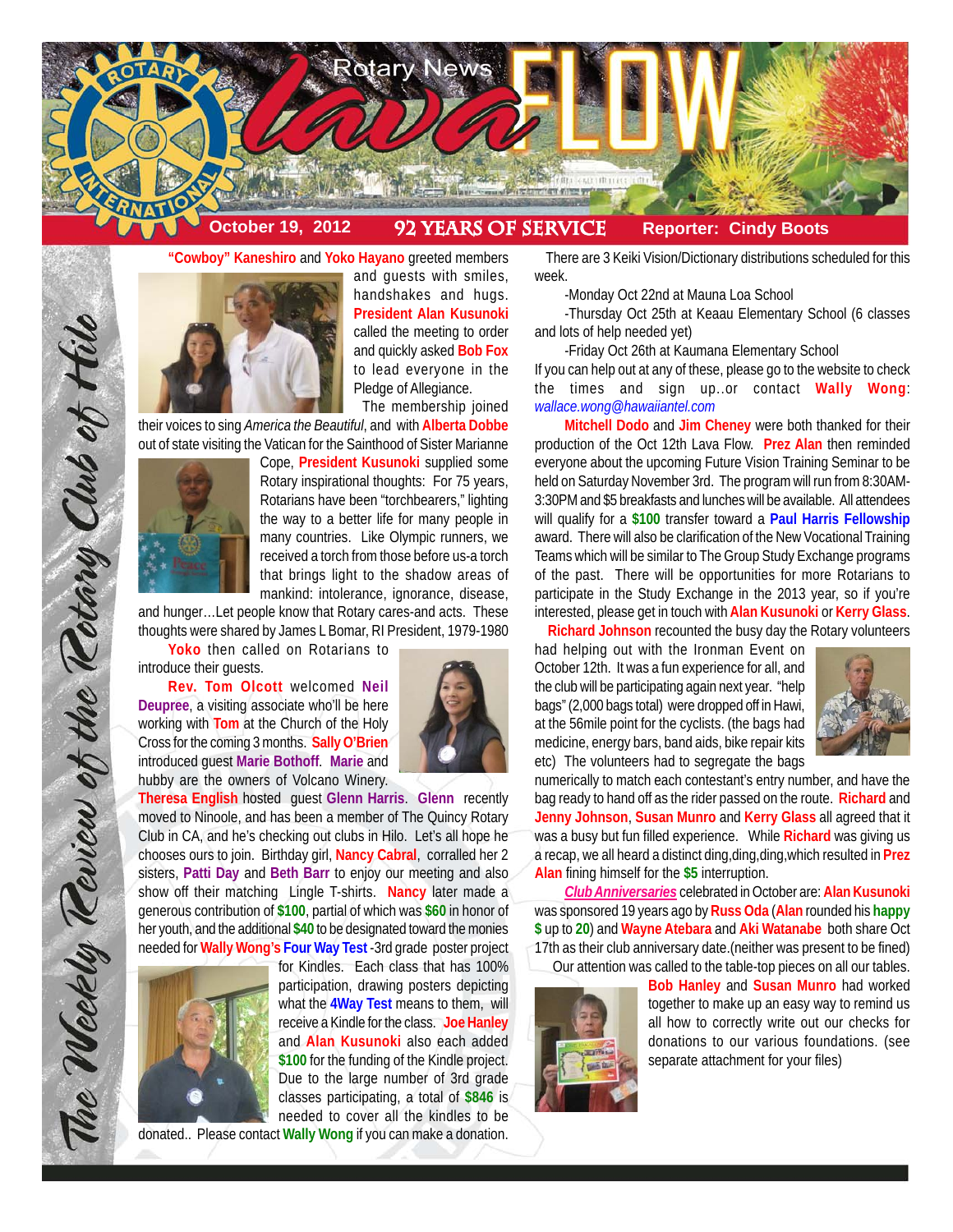### *Birthdays:*

**Laurie Bass** October 4 **Chris Tamm** October 6 **Stan Fortuna** October 10 **Nancy Cabral October 12 Gerard Carter** October 26

#### *Club Anniversary:*

**Stan Fortuna** October 2 **Ron Dolan** October 4 **Gene Tao** October 11 **Alan Kusunoki** October 15 **Wayne Atebara** October 17 **Akira Watanabe** October 17 **Wayne Kaneshiro** October 22 **Rand Mundo** October 22 **Sandra Song** October 30

## *Wedding Anniversary:*

**Craig & Linda Shikuma** October 15 **Newton & Roberta Chu** October 16 **Chris & Barbara Tamm** October 26 **Jim & Linda Kennedy October 27** 

#### *Announcements:*

# **Fri. Oct. 26**

**Steve Yoshida Update on Peace Forum & International Committee Projects**

- **Fri. Nov. 2**
- **Club Assembly Fri. Nov. 9 Christopher Phillips, Imiloa "Reach for the Stars" - Afghanistan**
- **Fri. Nov. 16 Dean John M. Pezzuto UH College of Pharmacy Update**

| Vice President  Alberta Dobbe                 |  |
|-----------------------------------------------|--|
| Immediate Past President  Joe Hanley          |  |
|                                               |  |
|                                               |  |
|                                               |  |
|                                               |  |
|                                               |  |
| Service Projects  Mitchell Dodo               |  |
| Rotary Foundations  Susan Munro               |  |
| Membership  Nancy Cabral                      |  |
| Public Relations  Robert Hanley               |  |
| International Service  Steve Yoshida          |  |
| Community Service  Wallace Wong               |  |
| Vocational Service  Bobby Stivers-Apiki       |  |
| New Generations  Gail Takaki                  |  |
|                                               |  |
| The Rotary Foundation  Susan Munro            |  |
| Hawaii Rotary Youth Foundation  Mitchell Dodo |  |
| Hilo Rotary Club Foundation  John McVickar    |  |

### **Rand Mundo** is asking for help with housing

for our exchange student **Fern**, for the months of December and January. If you can possibly host her, or know someone who is willing to be a host, please get in touch with **Rand** at *kauaikanak@yahoo.com*.



Also, It would be great if some of our members would spend some time with **Fern**, getting to know her better and to enjoy some other "Hilo" experiences. **Rand** can put you in contact with **Fern's** house parents to set up some free time to get together.

Our "glowing and growing" **Misti Tyrin** announced a new project, **Operation Christmas Child**.. Our club will be collecting monies to shop, pack and wrap Christmas Gift Boxes for underprivileged children. **Misti** accumulated the following Rotariains names who are willing to contribute. **Lorraine Shin**, **Theresa English**, **Cindy Boots**, **Jenny Johnson**, **Bobby Stivers-Apiki**, **Judy Gibson**, T**ed Dixon**, **Steve Handy** and **Corey Kawamoto**. Please get your contributions to her by November 10th. She'll also need a committee to shop with her, and do the wrapping. Once all packages are complete, (we can also include holiday notes from our Rotary Club in the boxes) **Misti** will bring them to St. Josheph's School for distribution. Please let **Misti** know if you can be on the committee to shop & wrap. Her e-mail is: *ml5880@att.com*

Moving forward with *happiness dollars*, **Sally O'Brien** had **\$10** to compliment **Wally Wong** for such a wonderful job he's doing with the 3rd grade Keiki Vision and Dictionary projects. He's truly a "gentle and inspirational leader", and we should all support him and our projects whole heartedly. **Susan Munro** had a *\$5* announcement regarding a Bradda Skibbs-Beach Clean up Fundraiser Luau being held at the Sangha Hall on Nov 3rd. She has tickets for \$25/ person. **Lorraine Shin** was **\$10** happy that her son **B.J.Penn** was the Honorary Captain at the recent UH Homecoming Game. She also chipped in **\$100** to the Kindle project and **\$25** for the Operation Christmas Child project.

 **Jim Cheney** was **\$5** proud and happy to say, "Go Detroit Tigers!", and **Chris Tamm** was **\$5** happy to be back home in Hilo after having a 24hour delay and stay-over in LAX courtesy of United Airlines. He'd been returning from a trip out to Cincinnati to visit his daughter. **Richard Johnson** is **\$5** happy that their (he and **Jenny's**) annual trip to Midway to lead the Albatross Survey will for sure take place again this year, and **Susan Munro** was **\$10** to tell us that **she** and **Kerry** will be joining **Richard** and **Jenny** on the trip this year.

## Photos by **Chris Tamm**

**Gale Takaki** was **\$10** happy to report that the paintings by **Sam Wallis'** wife **Sandy** are on display at the Wailoa Center this month and are totally awesome. Everyone should take the time to stop in and see the show. **Cindy Boots** was **\$5** happy to have heard a recent advertisement for Rotary on our local FM radio station KWXX (94.7FM) It's a great idea to promote interest and possible new memberships. No one seemed to know who was responsible for the broadcast, but it's a great way to promote Rotary in our community.

 With October being **Vocational Month**, our newest member **Treena Breyfogle**, was called upon

to tell us a little about her profession. **Treena** is a retired college Professor of Mathmatics. Her first teaching job was in Vermont in 1985, and she's covered lots of territory since then. From Vermont, she moved up to Alaska, and taught on Kodiak Island, and then her



last stop brought her across the ocean to UH Hilo. She'd taught a variety of Mathmetics including Calculus III. The funny thing about teaching math though, was that most folks sort of shy away and try to apologize for not being "so good" in math. **Treena** found that through the years, students responded with special notes or gifts to let her know that she DID make a difference, and was appreciated, and that's what keeps any teacher working year after year. She's also very happy to



eace **Through Service** Sakuji Tanaka **Rotary International President** 2012-13